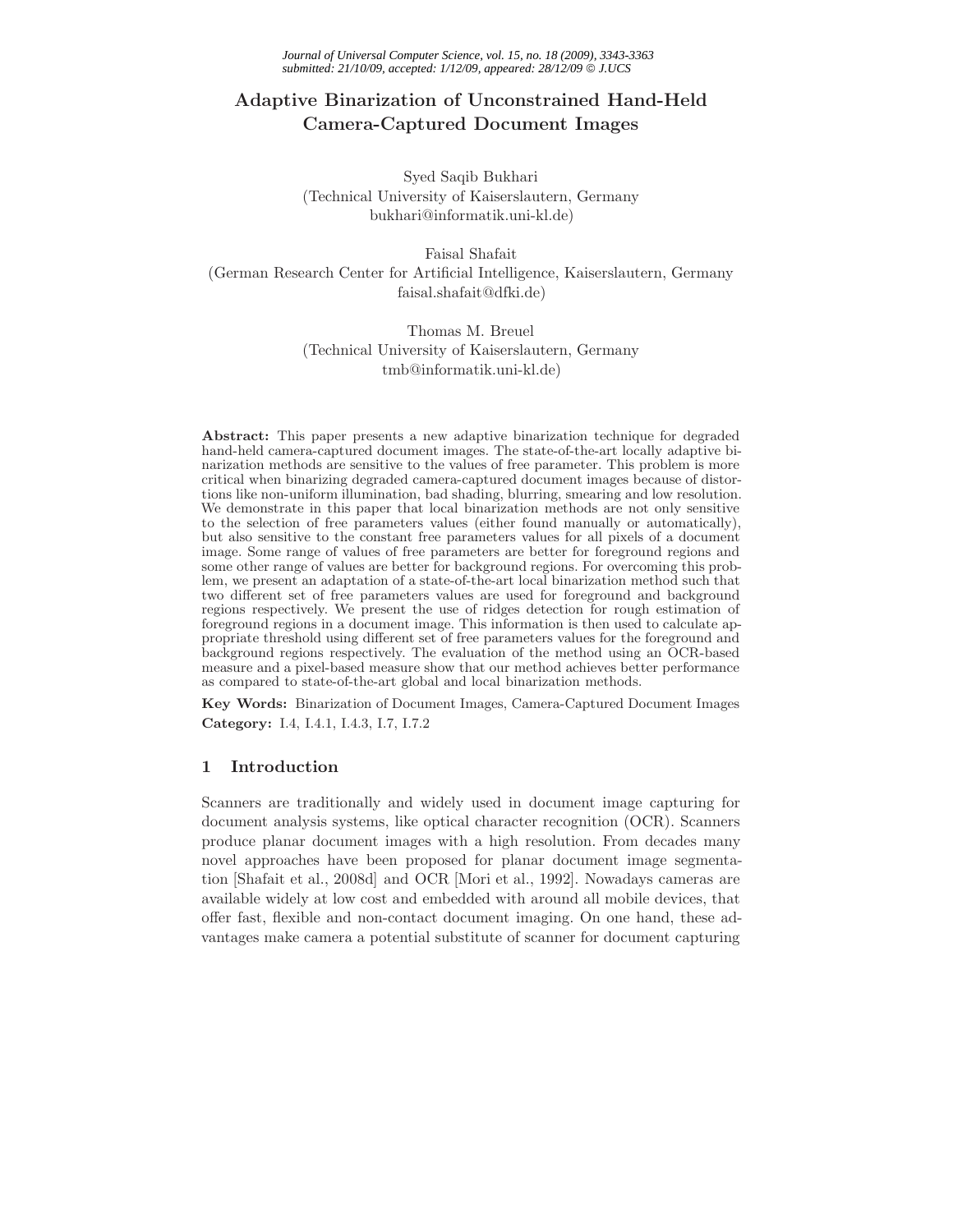and on other hand open doors for many new applications, like mobile OCR, digitizing thick books, digitizing fragile historical documents, finding text-inscene-images, etc. But the quality of unconstrained hand-held camera-captured document images is lower than the quality of scanned document images because of the degradations which are not very common in scanned images, like perspective distortions, non-uniform shading, image blurring, character smearing (due to low resolution) and lighting variations.

In the case of scanned document images, most of the state-of-the-art document analysis systems have been designed to work on binary document images [Cattoni et al., 1998]. Therefore document image binarization is an important initial step in most of the scanned document image processing tasks, such as OCR [Mori et al., 1992], page segmentation [Shafait et al., 2008d], layout analysis [Shafait et al., 2008b] etc.

In the case of camera-captured document images, current OCR systems which are designed for scanner based planar document images do not have capability to deal with geometric and perspective distortions. Therefore, current OCR systems give poor performance when applied directly to warped cameracaptured document images. Designing dewarping techniques for flattening the document images is a possible solution for improving the performance of OCR systems on camera-captured document images. Over last decade, different approaches have been proposed for document image dewarping [Liang et al., 2005, Shafait and Breuel, 2007]. These approaches can be divided into two main categories based on the document capturing methodology: (i) approaches in which specialized hardware arrangement, like stereo-camera, is required for 3D shape reconstruction of warped document [Cao et al., 2003, Brown and Seales, 2004, Tan et al., 2006] and (ii) approaches in which dewarping method is designed for image which is captured using a single hand-held camera in uncontrolled environment [Zhang and Tan, 2003, Lu and Tan, 2006, Lu et al., 2005, Fu et al., 2007, Ulges et al., 2005, Gatos et al., 2007, Bukhari et al., 2009a]. Most of the monocular dewarping techniques work on binarized images.

This discussion concludes that binarization is the most important initial step for both scanned and camera-based document image analysis. But binarization of hand-held camera-captured document images is more challenging than scanned images because of one or more of the following distortions in camera-captured document images: bad shading, blurring, non-uniform illumination and low resolution.

### **1.1 Related Work**

From decades, many different approaches have been proposed for the binarization of the grayscale document images [Otsu, 1979, White and Rohrer, 1983, Bernsen, 1986, Niblack, 1986, O'Gorman, 1994, Sauvola and Pietikainen, 2000, Kim, 2004, Gatos et al., 2006, Lu and Tan, 2007, Shafait et al., 2008c] and color images [Sobottka et al., 2000, Tsai and Lee, 2002, Badekas et al., 2006] in the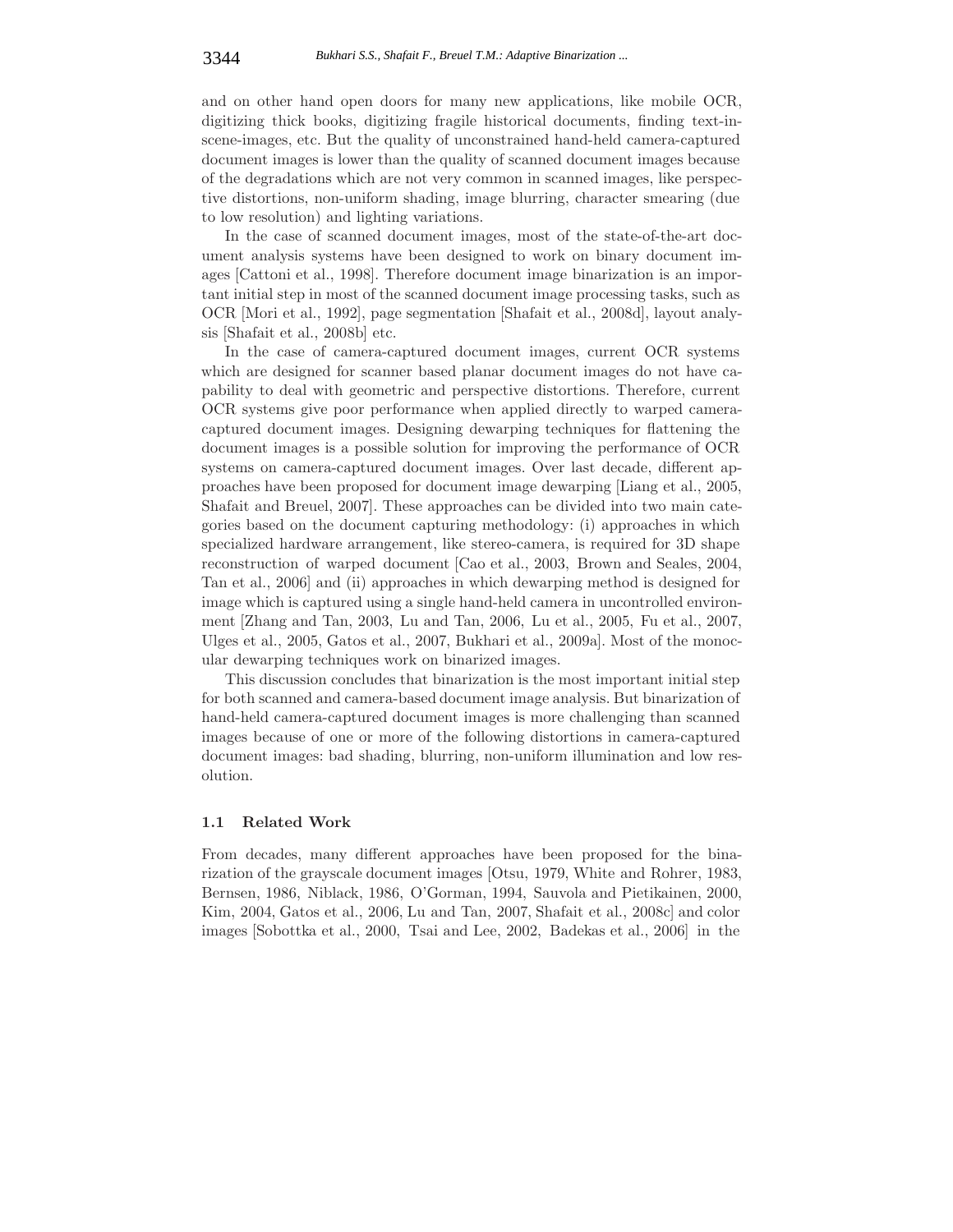literature. Additionally, grayscale binarization techniques can be applied to color documents by first converting them into grayscale. Grayscale binarization approaches can be classified into two main groups: i) global binarization methods and ii) local binarization methods.

Global binarization methods (like Otsu [Otsu, 1979]) estimate a single threshold value for the binarization of whole document. Then, based on the intensity values, each pixel is assigned either to foreground or background. Some researchers [Sezgin and Sankur, 2004, Badekas and Papamarkos, 2005] have evaluated different state-of-the-art global binarization methods and reported that Otsu binarization method [Otsu, 1979] is better than other types of global binarization methods. Global binarization methods are computationally inexpensive and perform better for typical scanned document images. However, they produce marginal noise artifacts [Shafait et al., 2008a] if grayscale document contains non-uniform illumination, which is usually present in case of scanned thick book, scanned historical document and camera-captured document images.

Local binarization methods [Bernsen, 1986, Niblack, 1986, O'Gorman, 1994, White and Rohrer, 1983, Sauvola and Pietikainen, 2000] try to overcome these problems by calculating threshold values for each pixel differently using local neighborhood information. Evaluations of local binarization methods have reported that Sauvola binarization method [Sauvola and Pietikainen, 2000] is better than other types of local binarization methods. Generally, local binarization methods perform better than global binarization methods on degraded document images but are computationally slow, sensitive to the selection of free parameter values [Rangoni et al., 2009] and do not work well for degraded camera-captured document images.

In recent years, some special global binarization and local binarization techniques [Kim, 2004, Gatos et al., 2006, Lu and Tan, 2007] have been proposed for improving the binarization of degraded historical and camera-captured document images. Gatos et. al [Gatos et al., 2006] proposed local binarization method for scanned degraded historical document images. This technique has not yet been tested on blurred and low-resolution camera-captured document images. Kim [Kim, 2004] proposed multi-window based local binarization method for camera-captured document images, which is a modification of Sauvola binarization method. This approach contains more free parameters than Sauvola binarization method. Lu and Tan [Lu and Tan, 2007] proposed global binarization method for camera-captured document images. But their method is based on the assumption that document image contains uniform illumination and uniform background, which is not usually the case.

In this paper, we deal with the binarization of degraded grayscale cameracaptured document images having distortions like bad shading, blurring, low resolution and non-uniform illumination. Here, we describe a local binarization method which is less sensitive to free parameter values than well know existing methods. Instead of using the same free parameter values for all pixels in a document image, unlike other local binarization methods, we select different values of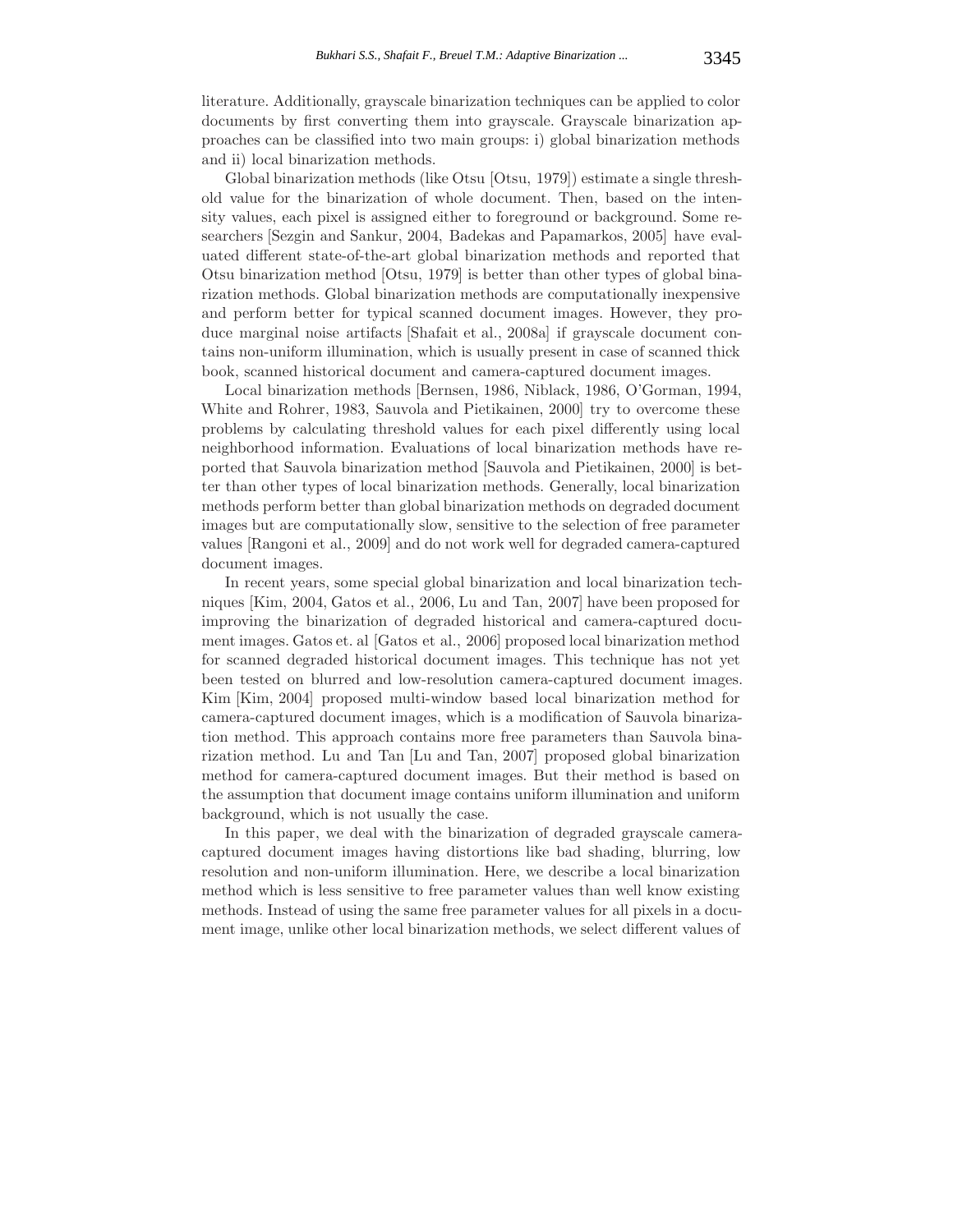free parameters for pixels that belong to roughly estimated foreground regions and pixels that belong to background regions. Here we use a combination of multi-oriented multi-scale anisotropic Gaussian smoothing and ridges detection technique for estimating foreground regions information, which we have already reported in [Bukhari et al., 2009c, Bukhari et al., 2009d].

Part of the work presented here was published in [Bukhari et al., 2009b] for timely dissemination of this work. This paper is a substantially extended version of the previous conference publication.

The rest of this paper is organized as follows: Section 2 explains the binarization sensitivity over the selection of values of free parameters. Section 3 describes the technical details of our binarization algorithm. Section 4 deals with experimental results and Section 5 describes conclusion.

# **2 Local Binarization Methods Sensitivity to Selection of Free Parameters Values**

Most of local binarization methods have free parameters. Suitable values of these parameters are highly dependent on the context of targeted application and type of document. For achieving high performance on heterogeneous documents manual procedures of parameters values estimation are not suitable. Some techniques have already been proposed for automatic estimation of free parameter values [Rangoni et al., 2009, Badekas and Papamarkos, 2005]. But the concern of their work is to estimate best parameters values which can be fixed for all pixels in the document image. Here, we would like to highlight the problems of using the same free parameters values, either found manually or automatically, for all pixels in a document image.

For demonstration we are using Sauvola binarization method, because it is one of the best among local binarization methods [Sezgin and Sankur, 2004, Badekas and Papamarkos, 2005]. The threshold  $t(x, y)$  in Sauvola binarization method is computed using the mean  $\mu(x, y)$  and standard deviation  $\sigma(x, y)$  of the pixel intensities in a  $w \times w$  window centered around the pixel  $(x, y)$ :

$$
t(x,y) = \mu(x,y) \left[ 1 + k \left( \frac{\sigma(x,y)}{R} - 1 \right) \right]
$$
 (1)

where R is the maximum value of the standard deviation  $(R = 128$  for a grayscale document), and k is a parameter which takes positive values. The formula (Equation 1) has been designed in such a way that, the value of the threshold is adapted according to contrast in the local neighborhood of the pixel using local mean  $\mu(x, y)$  and local standard deviation  $\sigma(x, y)$ . Because of this, it tries to estimate an appropriate threshold  $t(x, y)$  for each pixel under both possible conditions: high and low contrast. In the case of high contrast region  $(\sigma(x, y) \approx R)$ , the threshold  $t(x, y)$  is nearly equal to  $\mu(x, y)$ . In a quite low contrast region  $(\sigma \ll R)$ , the threshold goes below the mean value thereby successfully removing the relatively dark regions of the background. The parameter  $k$  controls the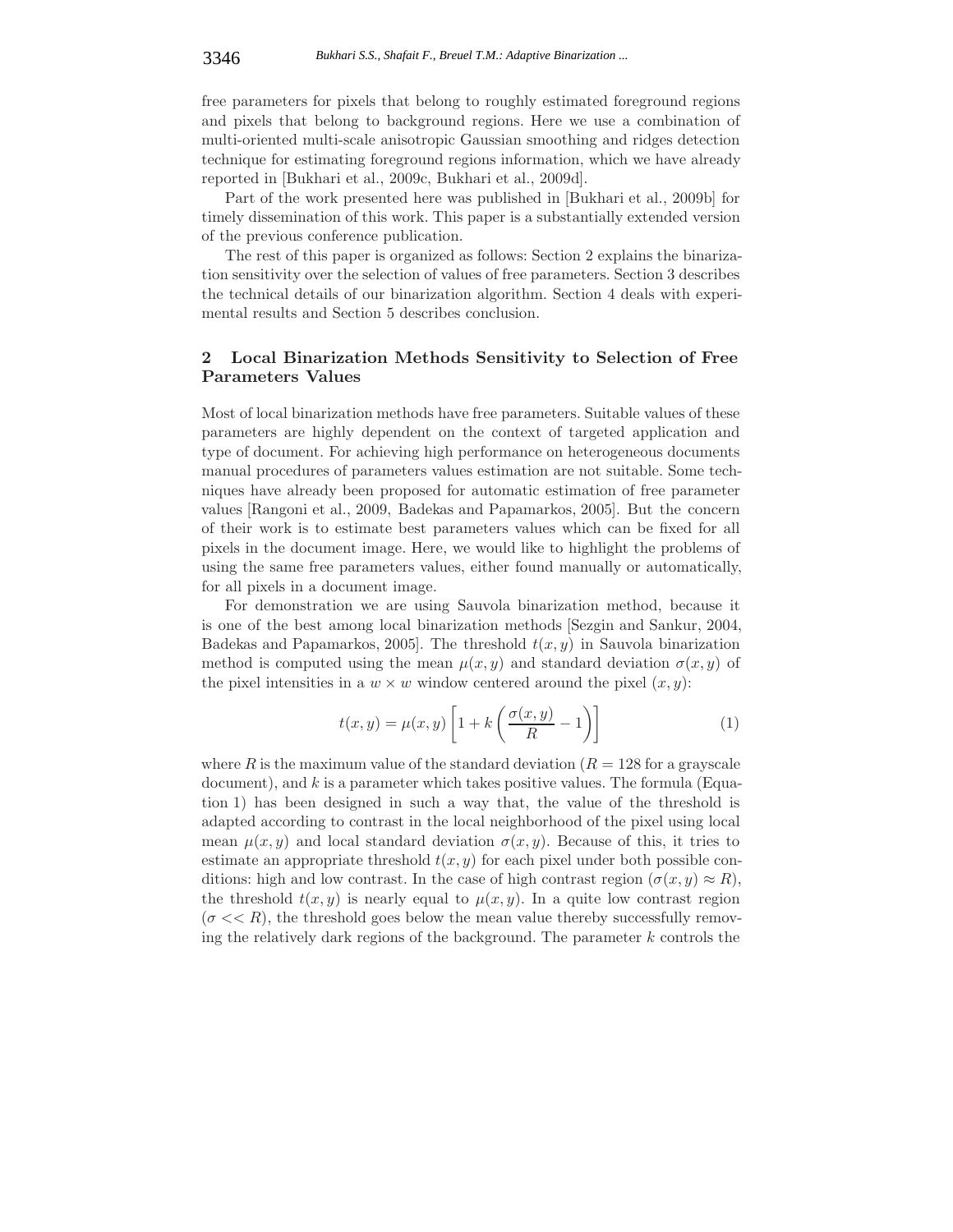value of the threshold in the local window such that the higher the value of  $k$ , the lower the threshold from the local mean  $m(x, y)$ .

The statistical constraint in Equation 1 gives acceptable results even for degraded documents. But there is no consensus regarding the appropriate value of k in research community. Badekas et al. [Badekas and Papamarkos, 2005] experimented with different values and found that  $k = 0.34$  gives the best results, but Sauvola[Sauvola and Pietikainen, 2000] and Sezgin[Sezgin and Sankur, 2004] proposed  $k = 0.5$ . This indicate that a suitable value of parameter k should be found experimentally for a target document collection.

We have analyzed Sauvola binarization method with different values of  $k$ (with fixed w) and different values of w (with fixed k) for degraded cameracaptured document images. Some of the experimental results are shown in the Figure 1 and Figure 2 for different values of  $k$  and  $w$  respectively. As shown in Figure 1, Sauvola binarization results are sensitive to the selection of appropriate value of k. But Sauvola binarization results are not much sensitive to the value of  $w$ , as shown in figure 2. Therefore in this paper we further analyze the sensitivity of k on binarization results.

Additionally, already reported values of  $k$ , i.e  $k = 0.5$  which is reported by [Sezgin and Sankur, 2004, Sauvola and Pietikainen, 2000] and  $k = 0.34$  which is reported by [Badekas and Papamarkos, 2005], do not give acceptable result under blurring or non-uniform illuminations in case of degraded camera captured document images, as shown in Figure 1. However, in our experiment (Figure 1) we have noticed that, small values of k (like  $k \leq 0.05$ ) give low noise in the background but produces broken characters. On the other hand, comparatively large values of k (like  $k \geq 0.2$ ) give good results for foreground text pixels with unbroken characters but with noise in the background (Figure 1).

# **3 Foreground-Background Guided Binarization**

These experiments allows us to claim that, Sauvola as well as other local binarization methods can perform better on degraded camera-captured document images if we use two different set of values of free parameters during binarization. For example, in case of Sauvola binarization small value of k is used for pixels roughly belonging to foreground regions and large value of k is used otherwise.

In this paper we modify Sauvola binarization method according to our approach. Our approach can also work with other types of local binarization methods. But we have selected Sauvola binarization because it is best among other types of local binarization methods, as reported by [Sezgin and Sankur, 2004, Badekas and Papamarkos, 2005]. In this section we describe the technical details of our algorithm.

#### **3.1 Foreground Regions Detection**

As a first step of our binarization method, we roughly estimate foreground regions from grayscale camera-captured document images. We have already de-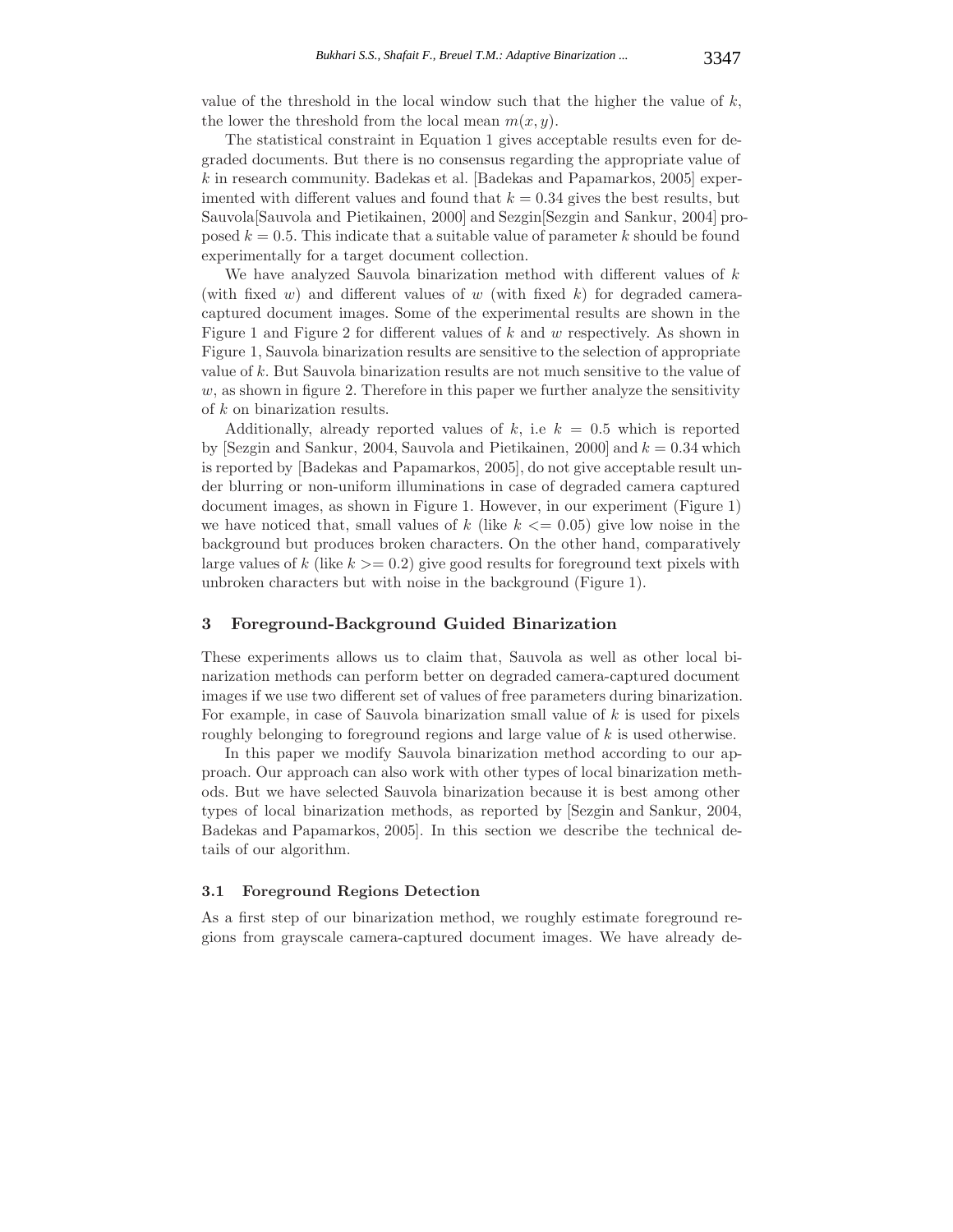

Figure 1: Sauvola binarization results for different values of  $k$ , with fixed  $w = 15$ .  $k = 0.5$  is reported by Sauvola Sauvola and Pietikainen, 2000 and Sezgin [Sezgin and Sankur, 2004].  $k = 0.34$  is used by Badekas et al. [Badekas and Papamarkos, 2005]. We have also added some more values, like  $k = 0.2$ ,  $k = 0.05$  and  $k = 0.02$ . With  $k \ge 0.2$ , results have cleanedbackground and broken-foreground-characters. And with  $k \leq 0.05$  results have uncleaned-background and unbroken-foreground-characters.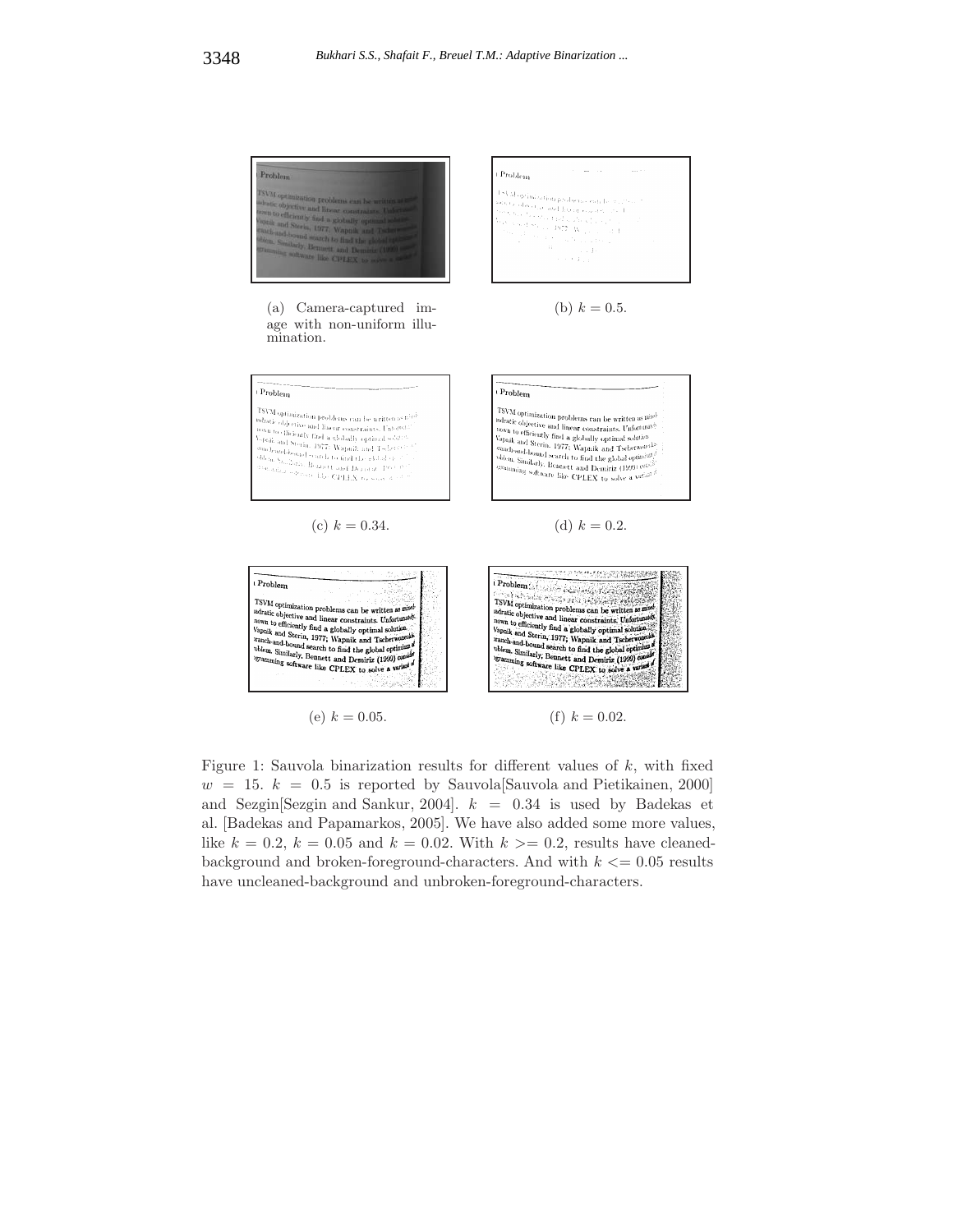

Figure 2: Sauvola binarization results for different values of  $w$  with fixed  $k = 0.05$ .

scribed (foreground) textline detection techniques for grayscale camera-captured document images using multi-oriented multi-scale anisotropic Gaussian smoothing and ridges detection [Bukhari et al., 2009c, Bukhari et al., 2009d]. Detected ridges represent the central lines structure of foreground objects. In this paper, we use same technique for finding foreground regions. For the completeness of this paper we describe this method [Bukhari et al., 2009c] here.

Foreground regions detection method is divided into two steps: (i) image smoothing using multi-oriented multi-scale anisotropic Gaussian smoothing and then (ii) ridges detection. Following sections discuss these steps in detail.

#### **3.1.1 Image Smoothing**

As a first step we need to smooth document image in order to find foreground regions, especially textline regions. Gaussian filter is used for image smoothing. Basic isotropic Gaussian smoothing formula is given in Equation 2, where  $\sigma$  is standard deviation. In document images, textlines are usually horizontal in nature and can be enhanced well by selecting different standard deviations for width  $(\sigma_x)$  and height  $(\sigma_y)$  in Gaussian filter, with  $\sigma_x$  is greater than  $\sigma_y$ . Therefore, anisotropic Gaussian filter (given in Equation 3) is better than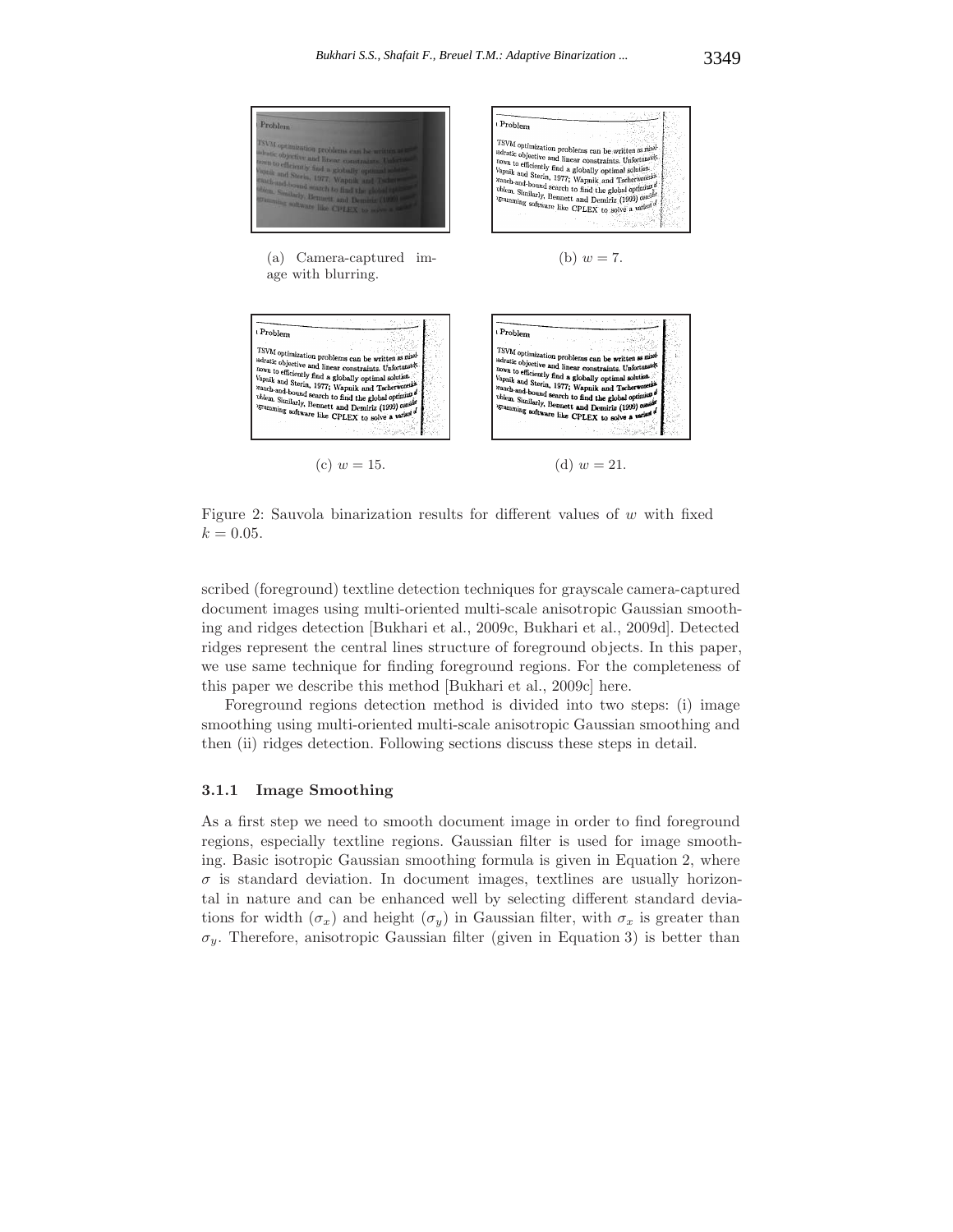### 3350 *Bukhari S.S., Shafait F., Breuel T.M.: Adaptive Binarization ...*

isotropic Gaussian filter for document image smoothing or enhancement. Apart from this, camera-captured document images usually contain curled and skewed textlines structure because of geometric and perspective distortions respectively. Therefore we use oriented anisotropic Gaussian filter for camera-captured document image smoothing, given in Equation 4, where  $\sigma_x$  is x-axis standard deviation,  $\sigma_y$  is y-axis standard deviation and  $\theta$  is the orientation of Gaussian filter. Anisotropic Gaussian smoothing is a slow operation, therefore here we use fast implementation of anisotropic Gaussian filtering proposed by Lampert and Wirjadi [Lampert and Wirjadi, 2006].

$$
g(x, y; \sigma) = \frac{1}{2\pi\sigma^2} exp\{-\frac{1}{2} \frac{(x^2 + y^2)}{\sigma^2}\}
$$
 (2)

$$
g(x, y; \sigma_x, \sigma_y) = \frac{1}{2\pi\sigma_x\sigma_y} exp\{-\frac{1}{2}(\frac{x^2}{\sigma_x^2} + \frac{y^2}{\sigma_y^2})\}
$$
(3)

$$
g(x, y; \sigma_x, \sigma_y, \theta) = \frac{1}{2\pi\sigma_x\sigma_y} exp\{-\frac{1}{2}(\frac{(xcos\theta + ysin\theta)^2}{\sigma_x^2} + \frac{(-xsin\theta + ycos\theta)^2}{\sigma_y^2})\}
$$
(4)

But a camera-camera document image may contain different directions of curl/skew with different font sizes. Therefore fixed values of  $\sigma_x$ ,  $\sigma_y$  and  $\theta$  for Gaussian smoothing for a complete document image can not produce reasonable enhanced textlines structure. Matched filter bank approach has been used for enhancing the structure of multi-oriented blood vessels [Chaudhuri et al., 1989] and finger prints [Gorman, 1988]. We have described multi-oriented multi-scale anisotropic Gaussian smoothing based on matched filter bank approach for enhancing textlines structure in [Bukhari et al., 2009d, Bukhari et al., 2009c]. In this paper, we use multi-oriented multi-scale anisotropic Gaussian smoothing for enhancing curled textlines structure, where a set of filters is generated from different combinations of  $\sigma_x$ ,  $\sigma_y$  and  $\theta$ . The values of  $\sigma_x$ ,  $\sigma_y$  and  $\theta$  are selected from their predefined ranges. Similar range can be selected for both  $\sigma_x$  and  $\sigma_y$ with some small step size. Similarly, a suitable range for  $\theta$  is from -45 to 45 degrees with some small step size. Then from these ranges of  $\sigma_x$ ,  $\sigma_y$  and  $\theta$  a set of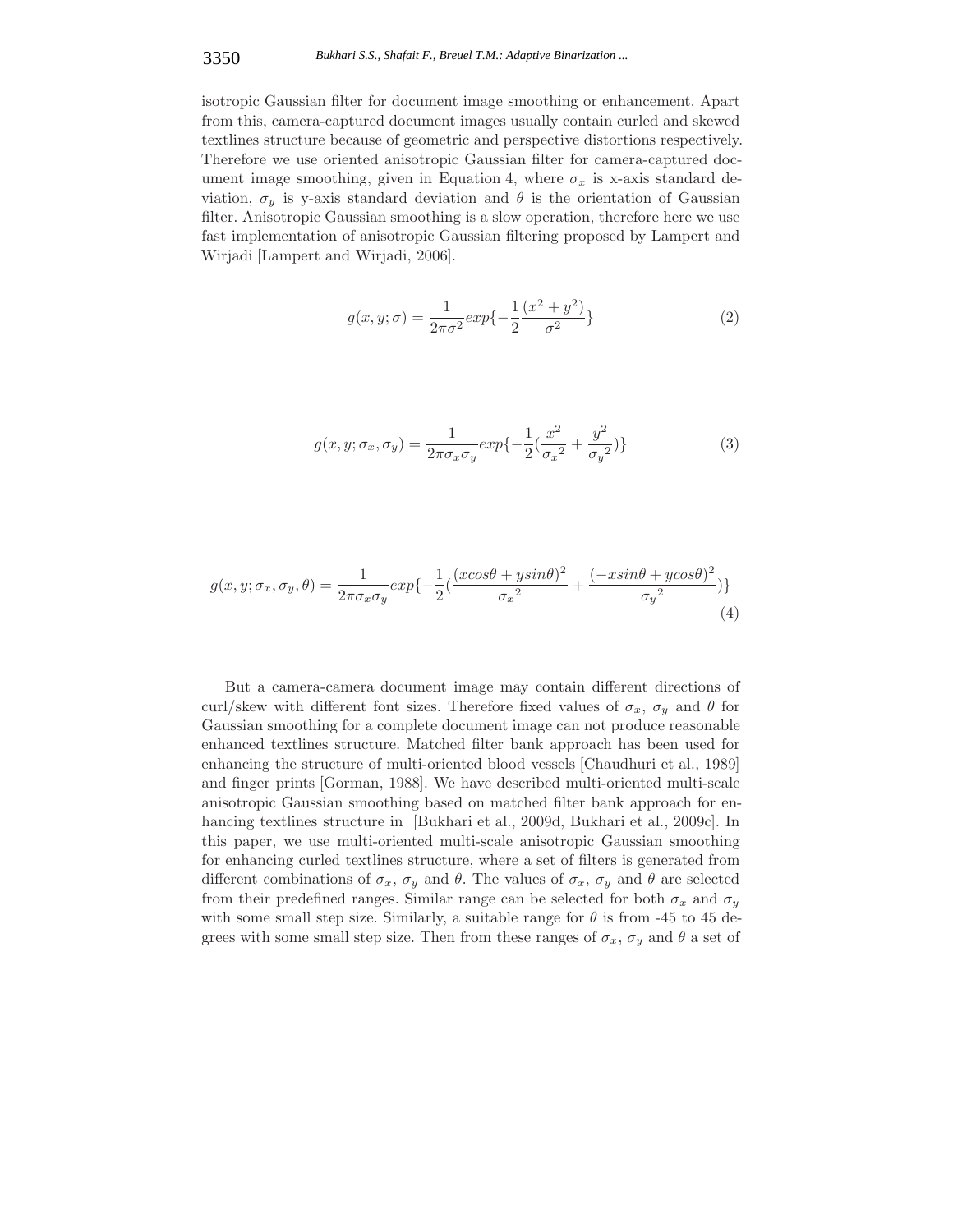Gaussian filters is generated for all possible combinations of  $\sigma_x$ ,  $\sigma_y$  and  $\theta$ . This set of filters is applied to each pixel of grayscale image and then maximum resulting value is selected for resulting smoothed image. Multi-oriented multi-scale anisotropic Gaussian smoothing is not much sensitive to the ranges of  $\sigma_x$ ,  $\sigma_y$  and  $\theta$ . One can select these ranges from reasonably small to large values with small step size, which depends upon the targeted result. For example if one would like to enhance vertically written textlines as well as drawing structures than one should select the ranges for  $\sigma_x$ ,  $\sigma_y$  and  $\theta$  appropriately. Generally large set of filters takes long execution time as compared to small set of filters. In our case we have given more focus to horizontal nature of textlines and chosen following ranges:  $\sigma_x$  from 15 to 30 pixels with step size of 3 pixels,  $\sigma_y$  from 3 to 15 pixels with step size of 3 pixels and  $\theta$  from -20 to +20 degrees with step size of 5 degrees. Figures 3(a) and 3(b) show the input and smoothed images respectively.

### **3.1.2 Ridges Detection**

Multi-oriented multi-scale anisotropic Gaussian smoothing enhances the foreground structure well, which is clearly visible in Figure 3(b). Now the task is to find the foreground regions information. Ridges detection technique has been used for producing rich description of significant features from smoothed grayscale images [Horn, 1970] and speech-energy representation in time-frequency domain [Riley, 1987]. Ridges detection over a smoothed image can produce central lines structure of foreground textlines/images. In this paper, the Horn-Riley [Horn, 1970, Riley, 1987] based ridges detection approach is used. This approach is based on the information of local direction of gradient and second derivatives as a measure of curvature. From this information, which is calculated by Hessian matrix, ridges are detected by finding the zero-crossing of the appropriate directional derivatives of the smoothed image. Detected Ridges over the smoothed image of Figure  $3(b)$  are shown in Figure  $3(c)$ . It is clearly visible in the Figure  $3(c)$  that detected ridges cover the central line structure of foreground objects.

# **3.2 Foreground-Background Guided Local Binarization**

We have already discussed in Section 2 that no single value of parameter  $k$ in Sauvola method is suitable for different types of degraded camera-captured documents. But according to our experiment (Figure 1), small values of  $k$  (like  $k \leq 0.05$  give better results for foreground textlines with background noise and comparatively large values of k (like  $k \geq 0.2$ ) gives noise free background with broken characters. As shown in Figure  $3(c)$ , ridges are present near the foreground pixels. Therefore, instead of using a fixed value of k for all pixels, we use different values of k for foreground and background pixels to improve the binarization result. We redefine Sauvola binarization method, such that: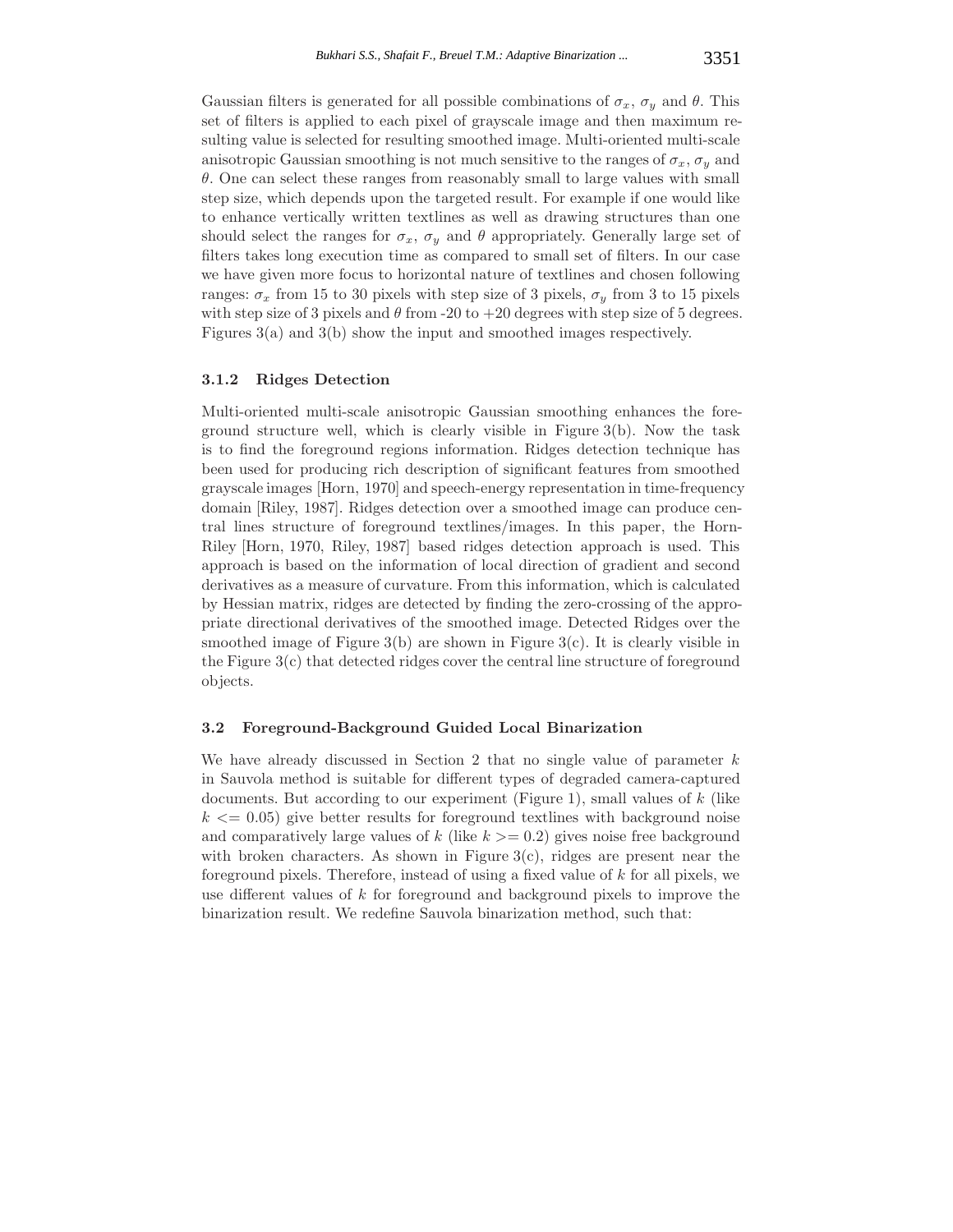

Figure 3: Binarization algorithm snapshots. (a) Input Image, (b) Smoothed Image generated by using match filter bank approach, (c) Horn-Riley method [Horn, 1970, Riley, 1987] is used for detecting ridges, which are visible in the zoom area of document image, (d) Result of foreground/background guided Sauvola binarization (zoomed-in area).

$$
t(x,y) = \mu(x,y) \left[ 1 + k(x,y) \left( \frac{\sigma(x,y)}{R} - 1 \right) \right]
$$
 (5)

where  $k(x,y)$  is equal to a small value of k if a ridge found in the local neighborhood window, otherwise equal to comparatively large value. After thresholding, median filter can also be applied to further remove the salt and pepper noise. Binarization results based on foreground/background guided Sauvola method are shown in Figures 3(d). The results of Otsu, Sauvola and foreground-background guided Sauvola binarization methods on some example documents images are shown in Figures 4 and 7.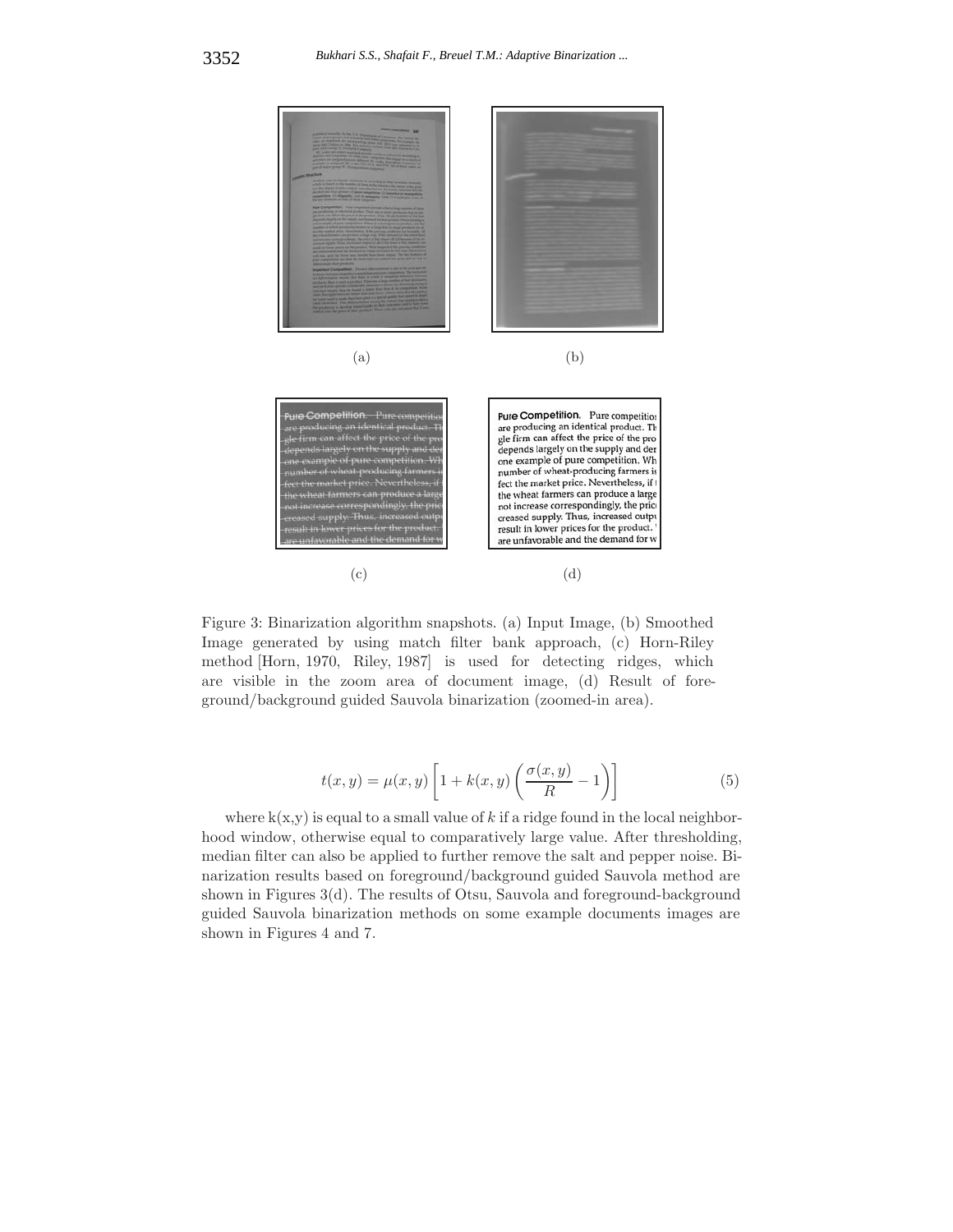

Figure 4: Binarization results of Otsu, Sauvola and our Guided-Binarization. Note that Otsu results have large amount of noise. For Sauvola binarization we have manually selected the appropriate parameter values  $w = 15$  and  $k = 0.15$  for given dataset (subset of CBDAR-2007). Sauvola results ( $w = 15$ ,  $k = 0.15$ ) have broken-characters for blured images. Our proposed guided binarization method shows better results in the presence of degradations, like blurring.

# **4 Experiments and Results**

We tested the performance of our binarization approach on both low and high resolution degraded camera-captured document images. We conducted two experiments for evaluating our binarization approach:

- **–** for high resolution degraded camera-captured document images we perform **OCR-based evaluation**.
- **–** for low resolution degraded camera-captured images we perform **pixel-based evaluation**.

One can compare the quality of high and low resolution of grayscale cameracaptured document images in Figure 5. For these experiments, we have used  $k =$ 0.05 for pixels near roughly estimated foreground region and  $k = 0.2$  otherwise. But we have also shown the robustness of our method over two different values of k for foreground and background regions respectively in pixel-based evaluation Section 4.2.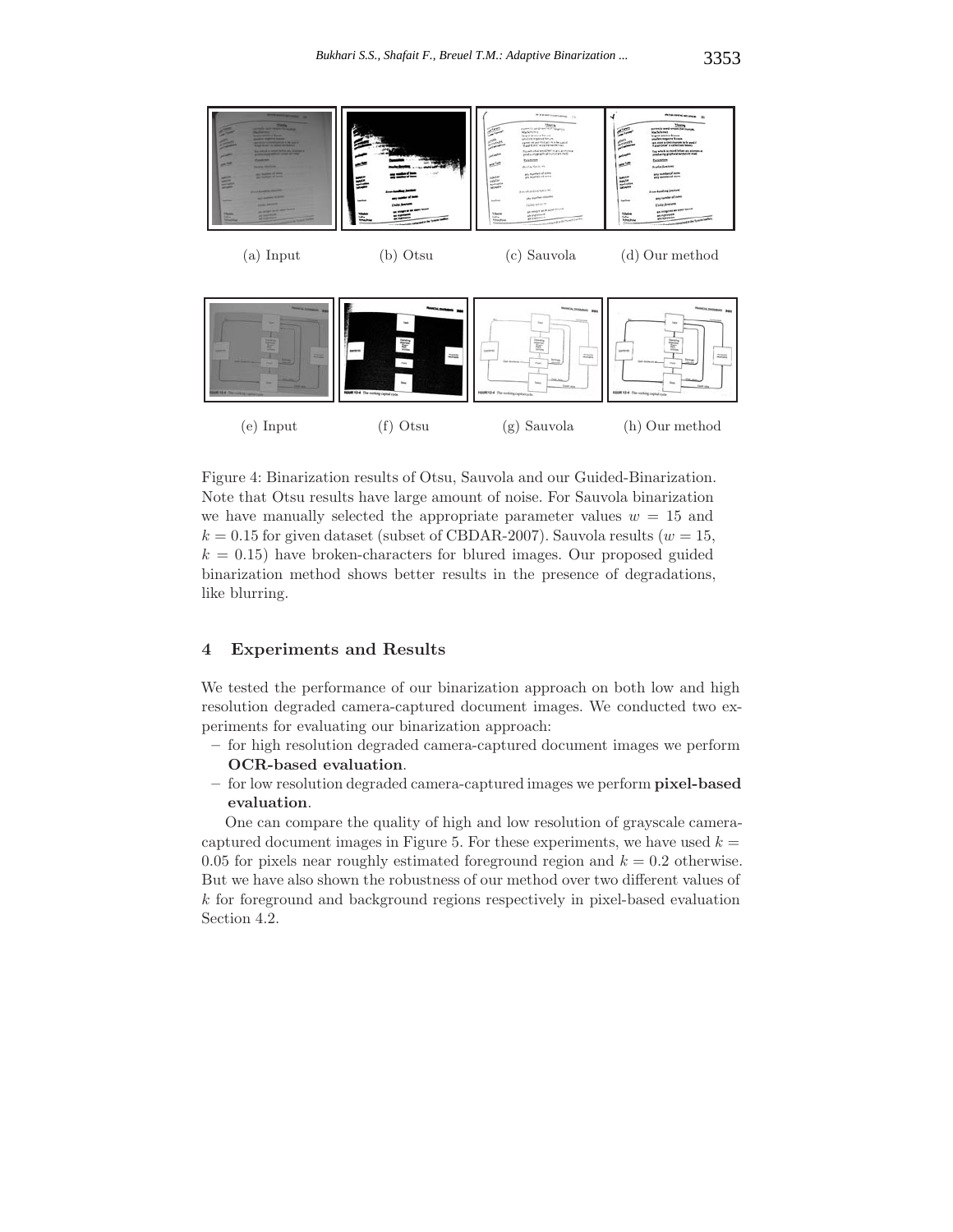

Figure 5: High vs Low Resolution Image Comparison: (left) 6 mega-pixels high resolution camera-captured image and (right) 2 mega-pixels low resolution camera-captured image.

Pixel-based evaluation has been inspired from Document Image Binarization COntest (DIBCO-2009) [Gatos et al., 2009] in which the binarization result of an algorithm is compared with semi-automatically generated binary image ground truth. DIBCO dataset consists of 10 scanned images with distortions like smudge, bleed-through, show-through and shadows. As compared to degraded scanned document images, camera-captured document images contain different types of degradations like non-uniform illumination, blurring, smearing of characters at low resolution and bad-shading. Therefore, we have used our own small datasets of camera-captured document images which are representative of above mentioned degradations for both pixel-based and OCR-based evaluation.

### **4.1 OCR-based Evaluation**

OCR-based evaluation is very important for a comparison of reported algorithm with different state-of-the-art binarization methods. OCR-based evaluation can also be considered as goal-oriented evaluation, because at the end we need better OCR results in most of the document analysis tasks.

Here, we evaluate our binarization approach on hand-held camera-captured document images dataset used in CBDAR 2007 for document image dewarping contest [Shafait and Breuel, 2007] having resolution of 6 mega-pixels. For this purpose, we have selected 10 degraded documents from the dataset. State-of-theart Otsu and Sauvola binarization methods are used for OCR-based comparative evaluation.

We compare the OCR error rate of all three binarization methods for 10 selected documents. As mentioned earlier in the introduction, after binarization we can not apply OCR engine directly. First, we have to dewarp all binarized images. We have already reported a dewarping method for binarized document images [Bukhari et al., 2009a]. We apply this dewarping algorithm on the results of all three binarization methods. Then dewarped documents of all methods are processed through a commercial OCR system ABBYY Fine Reader 9.0. After obtaining text from the OCR software, the block edit distance<sup>1</sup> with the ASCII

<sup>1</sup>http://sites.google.com/site/ocropus/release-notes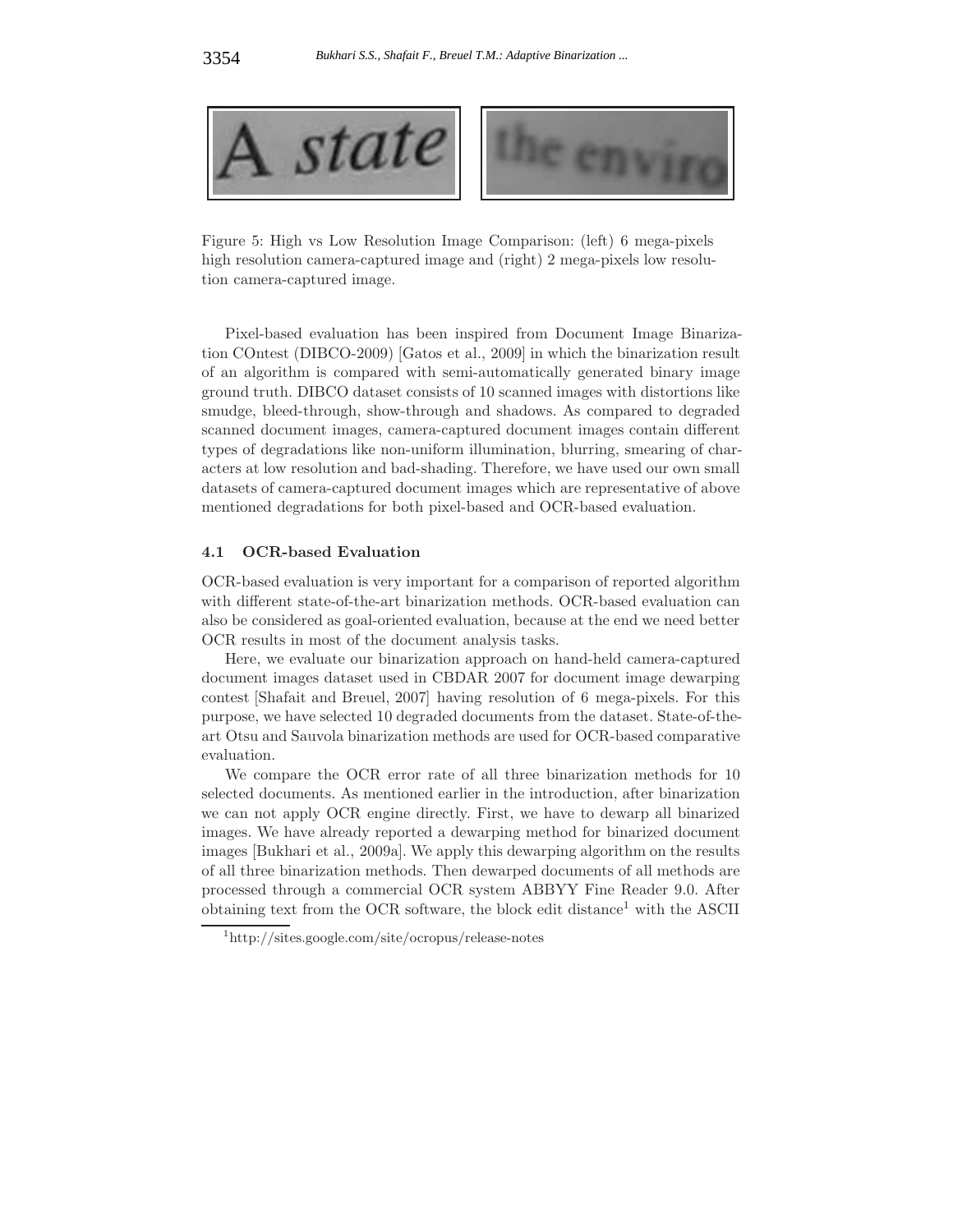ground-truth has been used as the error measure. Table 1 shows the comparative results of all methods with respect to mean edit distance and the number of documents for each algorithm on which it has the lowest edit distance (in case of tie, all algorithms having the lowest edit distance are scored for that document). It is shown in the Table 1 that our algorithm achieved lowest mean edit distance as well as performed binarization better than other methods on a large number of document images.

Table 1: OCR error rates of different binarization algorithms on subset of dataset of CBDAR 2007 Document Image Dewarping Contest using ABBYY Fine Reader 9.0.

| Algorithm                         |      | Mean Edit Distance % Number of documents <sup>a</sup> |
|-----------------------------------|------|-------------------------------------------------------|
| Otsu Binarization                 | 6.96 |                                                       |
| Sauvola Binarization <sup>b</sup> | 4.92 |                                                       |
| Guided-Binarization               | 4.62 |                                                       |

*<sup>a</sup>*Number of documents for each algorithm on which it has the lowest edit distance. *b*manually selected:  $(w = 15, k = 0.15)$ ; tested different values for *k* in between 0.1 to 0.5 and found 0.15 is the best for the given dataset.

### **4.2 Pixel-based Accuracy Evaluation**

Similar to OCR-based evaluation, here we also compare our algorithm with different state-of-the-art global (Otsu binarization [Otsu, 1979]) and local (Sauvola binarization [Sauvola and Pietikainen, 2000]) binarization methods using pixelbased binarization accuracy. First, we explain about the dataset, ground truth generation and evaluation measure. Then we analyze and compare our binarization results with Otsu and Sauvola binarization results.

## **4.2.1 Dataset**

We have selected small portions of degraded text having distortions like badshading, non-uniform illumination, blurring and smearing of characters at low resolution from four different camera-captured document images. Furthermore, these document images have been captured at low resolution of 2 mega-pixels as compared to document images captured at high resolution of 6 mega-pixels for OCR-based evaluation (Section 4.1). The dataset and corresponding groundtruth images are shown in Figure 6.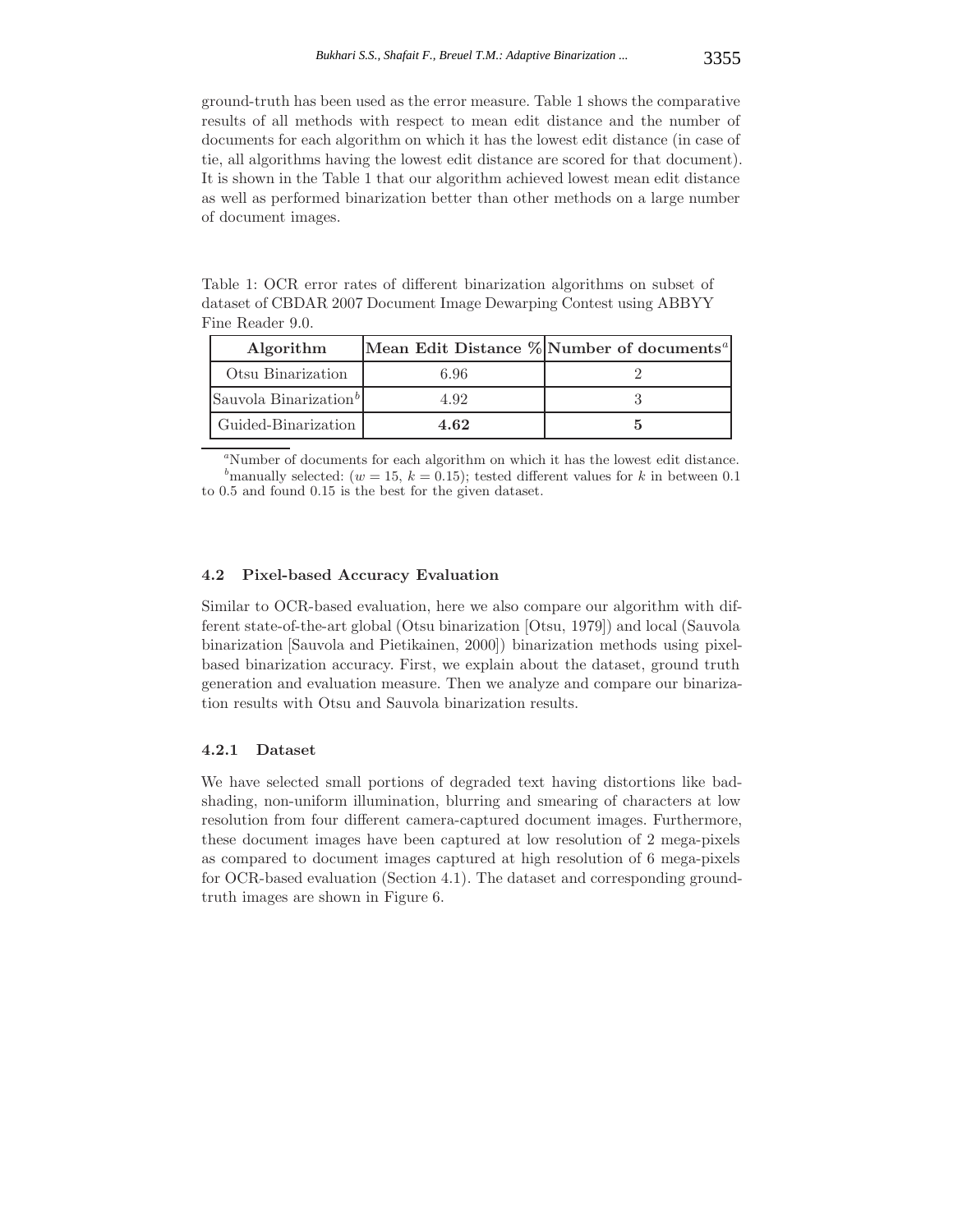

Figure 6: Dataset and Ground-Truth: 4 image-portions have been selected from low resolution (2 mega-pixels) camera-captured images, which contain degradations like, blurring, non-uniform illumination and smearing. Binary ground-truth generatrion process is described in Section 4.2.2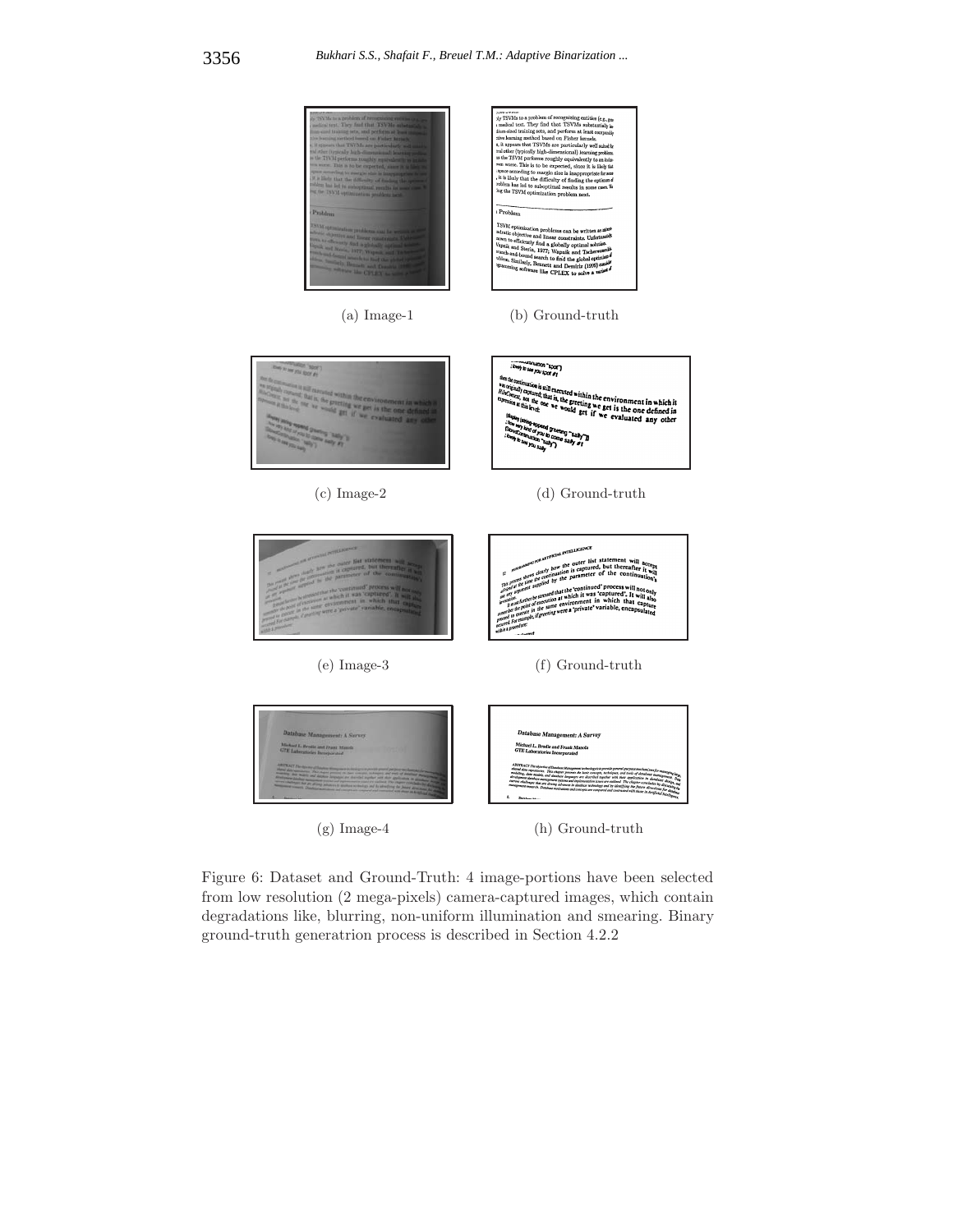### **4.2.2 Ground-Truth Generation**

We have generated ground-truth binarized images using a semi-automatic process. In this process, we have manually compared different binarized results generated using Sauvola binarization method with different combinations of parameter values of k and w. The results show that for the given dataset  $k = 0.02$ and  $w = 15$  preserve character strokes at foreground regions better than other values of  $k$  and  $w$ . However, this combination of  $k$  and  $w$  produces too much noise in the background regions. Therefore, we have generated binary image ground-truth in two steps: first, we applied Sauvola binarization method with  $k = 0.02$  and  $w = 15$ . Then, we manually removed noise from the background regions. Semi-automatically generated binary ground-truth images are shown in Figure 6 with their corresponding grayscale images.

#### **4.2.3 Evaluation Measure**

We use one of the evaluation measure mentioned in [Gatos et al., 2009] for the comparison of different binarization algorithms. The main reason of using only one evaluation measure is to simplify the analysis of different binarization algorithms. Here, we use 'F-measure' [Gatos et al., 2009] for evaluation purpose, which is described below in Equations 6, 7 and 8, where TP, FP, and FN represent the true-positive (total number of matched foreground pixels), false-positive (total number of misclassified foreground pixels in binarization result as compared to ground-truth) and false-negative (total number of misclassified background pixels in binarization result as compared to ground-truth) values respectively.

$$
FMeasure = \frac{2 \times Recall \times Precision}{Recall + Precision}
$$
 (6)

$$
Recall = \frac{TP}{TP + FN}
$$
 (7)

$$
Precision = \frac{TP}{TP + FP}
$$
 (8)

### **4.2.4 Analysis**

Based on the above mentioned setup for pixel-based evaluation, comparative results of Otsu binarization, Sauvola binarization and our guided-binarization methods are shown in Table 2. For Sauvola binarization method, we have tested different combinations of k and w and found  $k = 0.05$  and  $w = 15$  is the best for given dataset. Similarly, for our guided-binarization we fixed  $w = 15$  and chose  $k = 0.02$  if a ridge is found within the neighborhood region, otherwise  $k = 0.2$ . It is mentioned in our algorithm (Section 3.2) that we can apply median-filter after binarization. But for pixel-based evaluation we use raw results of our algorithm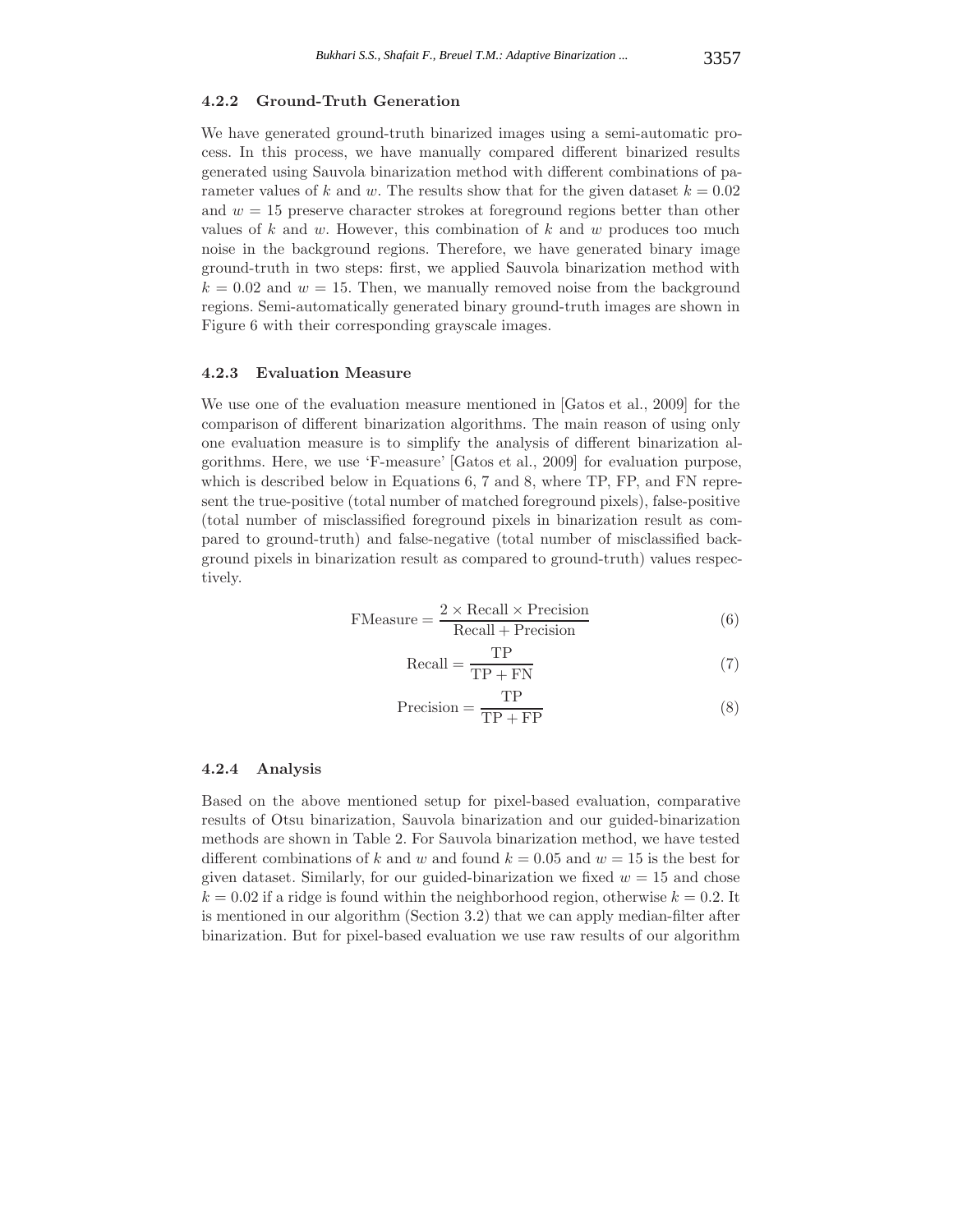

(g) Sauvola (h) Our method

Figure 7: Binarization results of different algorithms on the low resolution dataset mentioned in Figure 6. For Sauvola and our guided-binarization method in this figure, best parameter values for  $k$  have been selected manually which give good compromise between character-strokes and noise.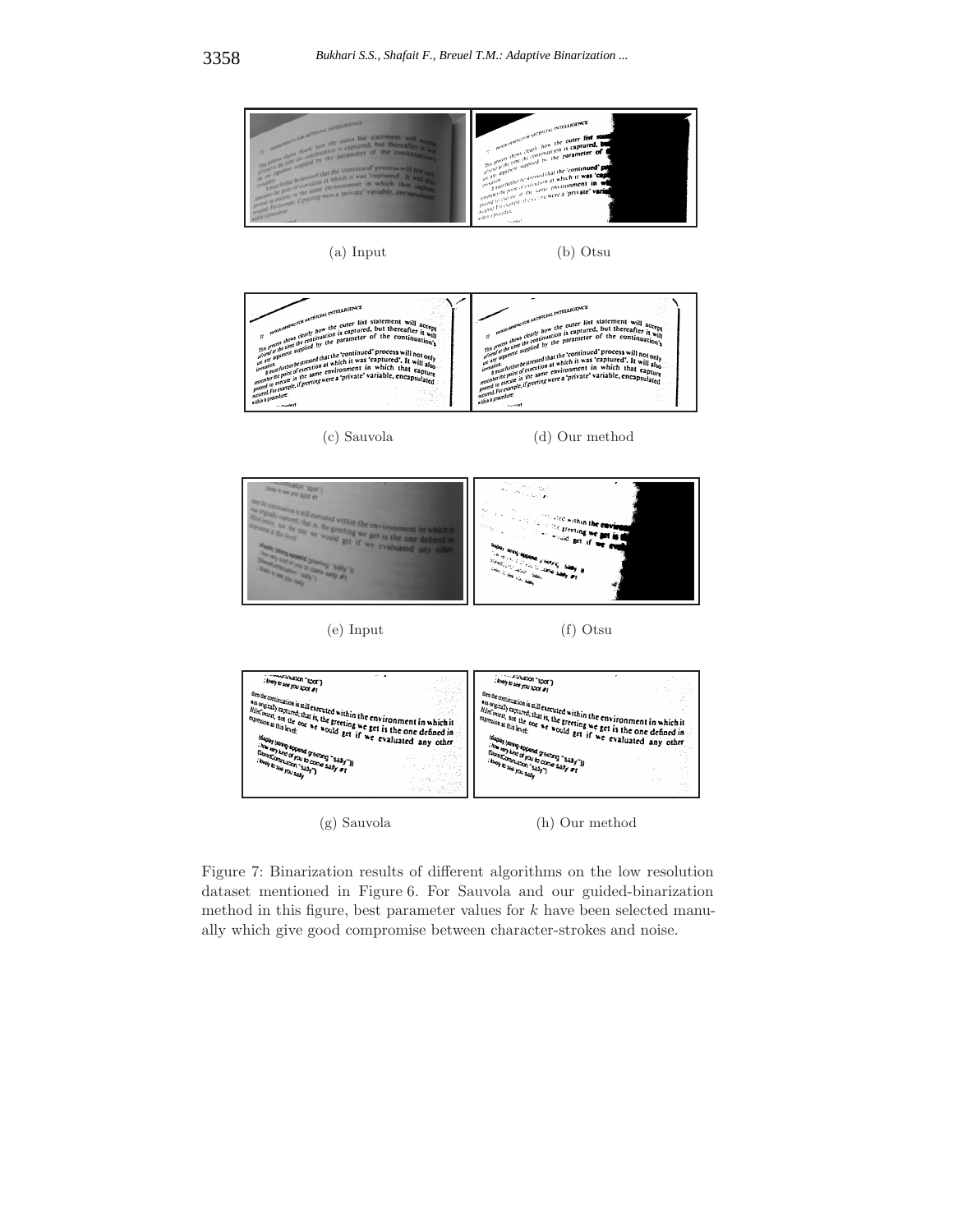|                                          | FMeasure $(\%)$ |           |           |           |         |  |
|------------------------------------------|-----------------|-----------|-----------|-----------|---------|--|
|                                          | $Image-1$       | $Image-2$ | $Image-3$ | $Image-4$ | Average |  |
| Otsu Binarization                        | 32.71           | 22.41     | 27.64     | 54.79     | 34.39   |  |
| Sauvola Binarization <sup><i>a</i></sup> | 90.33           | 89.77     | 87.82     | 93.55     | 90.37   |  |
| Guided-Binarization <sup>b</sup>         | 90.74           | 93.10     | 90.66     | 92.19     | 91.67   |  |

Table 2: Pixel-based performance evaluation of different binarization methods using low resolution dataset mentioned in Figure 6.

<sup>a</sup>manually selected:  $(w = 15$  and  $k = 0.05$ ; tested different values for widow-size and *k* and found ( $w = 15$  and  $k = 0.05$ ) is the best for the given dataset.

<sup>b</sup>manually selected:  $(w = 15$  and  $k = 0.02$  in the presence of ridge(s) otherwise  $k = 0.2$ 

to do a fair comparison. Comparative binarization results on some of the images from dataset (Figure 6) are shown in Figure 7.

We have also analyzed the sensitivity of Sauvola binarization method and robustness of our guided-binarization method with respect to the different values of k. We have conducted this experiment on the same dataset mentioned in Figure 6. Figure 8 shows the pixel-based accuracy of Sauvola binarization method for different values of  $k$ . Similarly Figure 9 shows the pixel-based accuracy of our guided-binarization method for different values of pair of k. Note that Sauvola uses a single value of k while our guided method uses two values of k i.e.  $(k-r, k-nr)$ . Therefore, the range of appropriate values of k is much larger for Sauvola's method than for our method. It can be concluded from Figure 8 that Sauvola binarization method is sensitive to the parameter selection for  $k$  in the presence of degradations in camera-captured document images, whereas our guided binarization method is robust against parameter selection for the pair  $(k_r, k_nr)$ .

## **5 Conclusion**

In this paper we have explored the sensitivity of fixing free parameters values for all pixels of a camera-captured document image. We have demonstrated that no matter how to find the free parameters values (either manually or automatically), some range of values of free parameters gives better binarization results for foreground (text-area) document image regions and some other range of values gives better binarization result for background regions. We overcome this sensitivity by introducing the idea of not using the constant values of free parameters for all pixels, but use different values of free parameters for pixels belong to roughly estimated foreground and background regions. For this purpose, we have presented the idea of using multi-oriented multi-scale anisotropic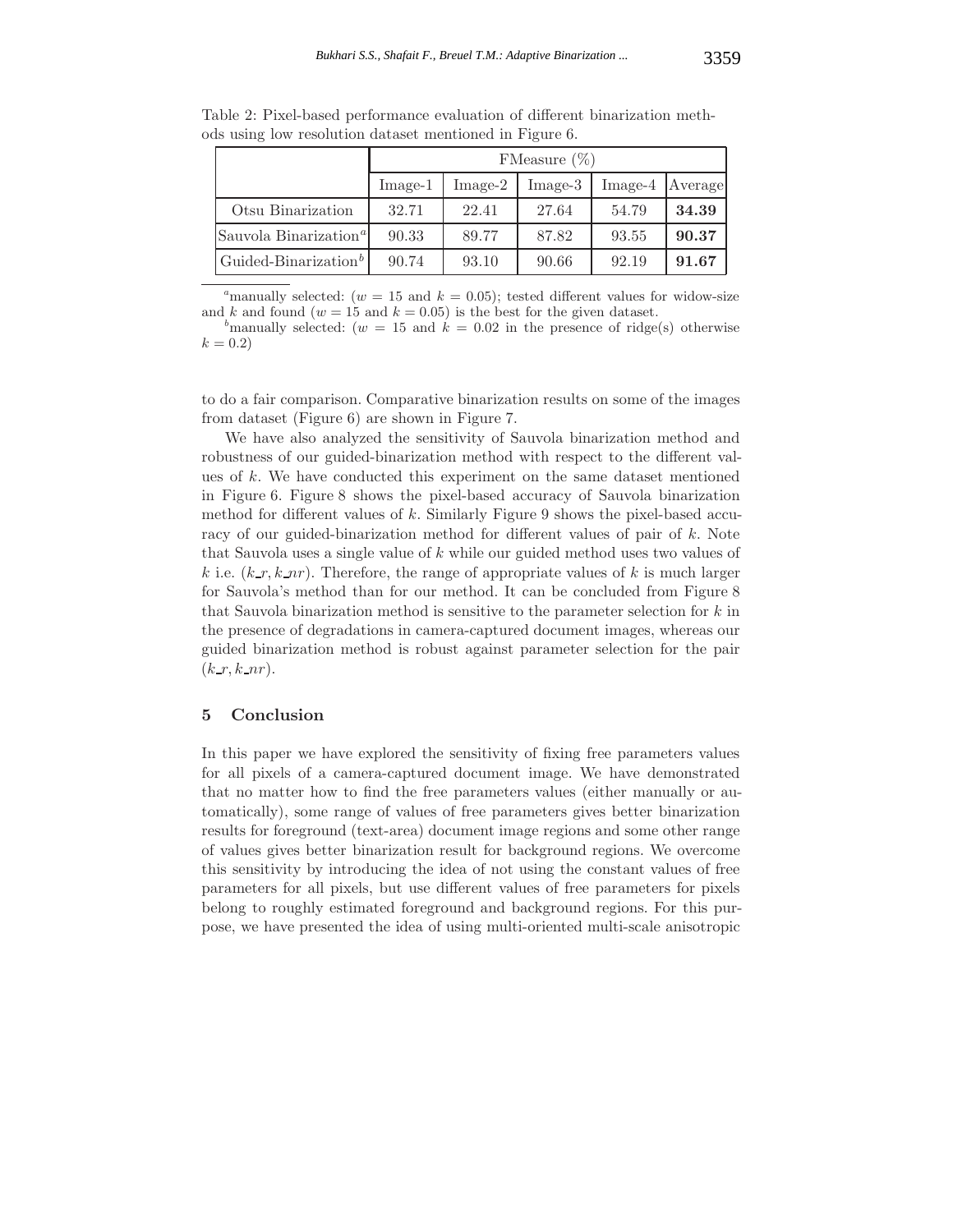

Figure 8: Analysis of the sensitivity of Sauvola binarization method with respect to different values of  $k$  over degraded low resolution camera-captured document images shown in Figure 6.



Figure 9: Analysis of the robustness of our guided binarization method with respect to different values of pair of k over degraded low resolution cameracaptured document images shown in Figure 6 (Note:  $k-r$ : value of  $k$  in the presence of ridges;  $k_nr$ : value of  $k$  in the absence of ridges).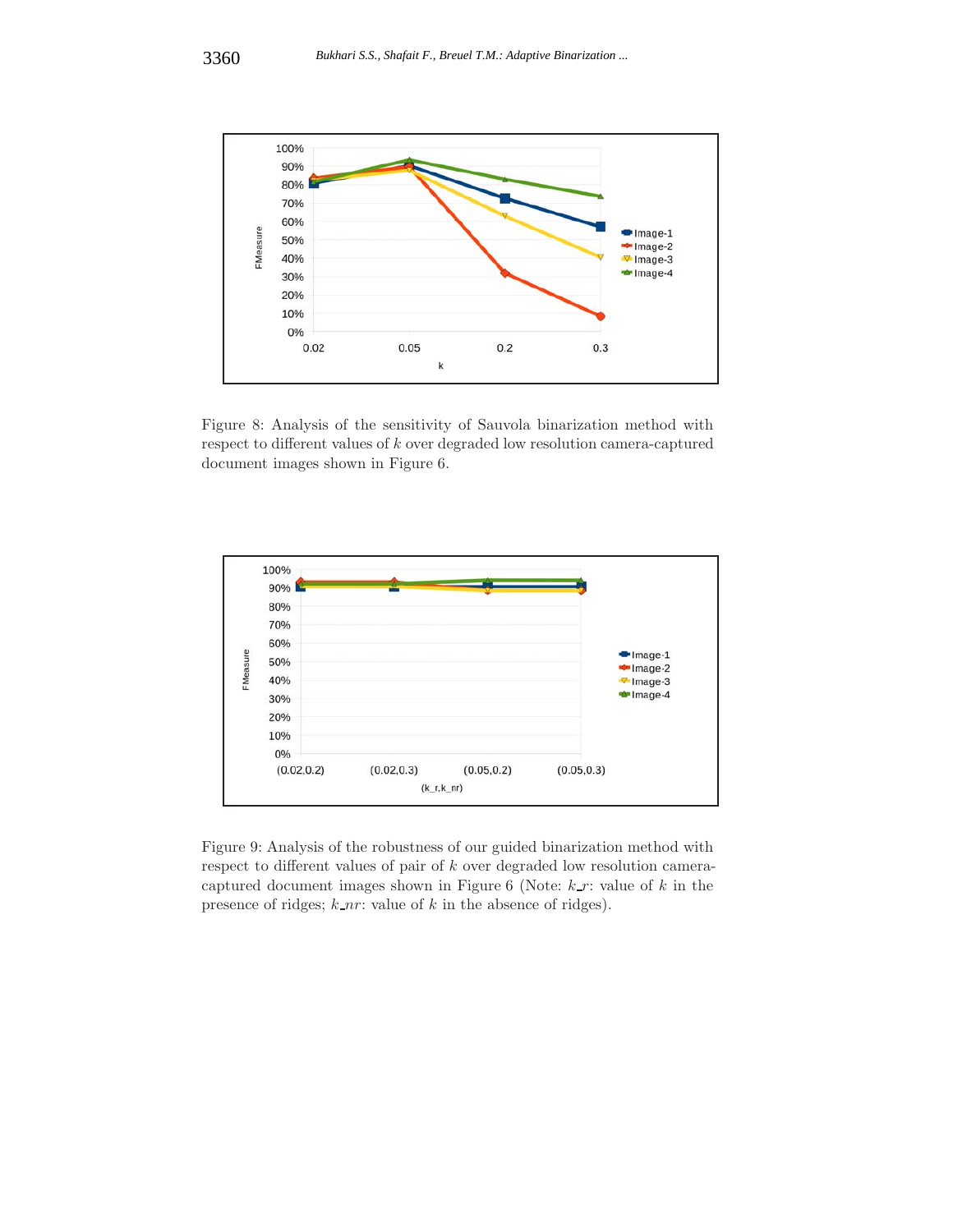Gaussian smoothing and ridges detection for roughly estimating foreground regions from grayscale document image. Execution time of our method is quite slow as compared to other locally adaptive binarization methods because of the approximation of foreground regions before applying local binarization method. Memory cost is approximately similar to other local binarization methods, like Sauvola. We have performed OCR-based and pixel-based comparative experimental evaluation of our reported method with other state-of-the-art Otsu and Sauvola binarization methods. We have shown an improvement over Sauvola binarization method by selecting different values of parameter  $k$  for foreground and background regions respectively. Our idea of foreground-background guided binarization is also adaptable with other types of local binarization methods.

# **Acknowledgments**

This work was partially funded by the BMBF (German Federal Ministry of Education and Research), project PaREn (01 IW 07001).

# **References**

- [Badekas et al., 2006] Badekas, E., Nikolaou, N., and Papamarkos, N. (2006). Text binarization in color documents. *International Journal of Imaging Systems and Technology*, 16(6):262–274.
- [Badekas and Papamarkos, 2005] Badekas, E. and Papamarkos, N. (2005). Automatic evaluation of document binarization results. In *Proceedings 10th Iberoamerican Congress on Pattern Recognition*, pages 1005–1014, Havana, Cuba.
- [Bernsen, 1986] Bernsen, J. (1986). Dynamic thresholding of gray level images. In *Proceedings 8th International Conference on Pattern Recognition*, pages 1251–1255.
- [Brown and Seales, 2004] Brown, M. S. and Seales, W. B. (2004). Image restoration of arbitrarily warped documents. *IEEE Transactions on Pattern Analysis and Machine Intelligence*, 26(10):1295–1306.
- [Bukhari et al., 2009a] Bukhari, S. S., Shafait, F., and Breuel, T. M. (2009a). Dewarping of document images using coupled-snakes. In *Proceedings of First International Workshop on Camera-Based Document Analysis and Recognition*, pages 34–41, Barcelona, Spain.
- [Bukhari et al., 2009b] Bukhari, S. S., Shafait, F., and Breuel, T. M. (2009b). Foreground-background regions guided binarization of camera-captured document images. In *Proceedings of First International Workshop on Camera-Based Document Analysis and Recognition*, pages 18–25, Barcelona, Spain.
- [Bukhari et al., 2009c] Bukhari, S. S., Shafait, F., and Breuel, T. M. (2009c). Ridges based curled textline region detection from grayscale camera-captured document images. In *Proc. The 13th International Conference on Computer Analysis of Images and Patterns*, volume 5702 of *Lecture Notes in Computer Science*, pages 173–180, Muenster, Germany.
- [Bukhari et al., 2009d] Bukhari, S. S., Shafait, F., and Breuel, T. M. (2009d). Scriptindependent handwritten textlines segmentation using active contours. In *Proceedings 10th International Conference on Document Analysis and Recognition*, pages 446–450, Barcelona, Spain.
- [Cao et al., 2003] Cao, H., Ding, X., and Liu, C. (2003). Rectifying the bound document image captured by the camera: a model based approach. In *Proceedings of the International Conference on Document Analysis and Recognition (ICDAR)*, pages 71–75, Edinburgh, Scotland.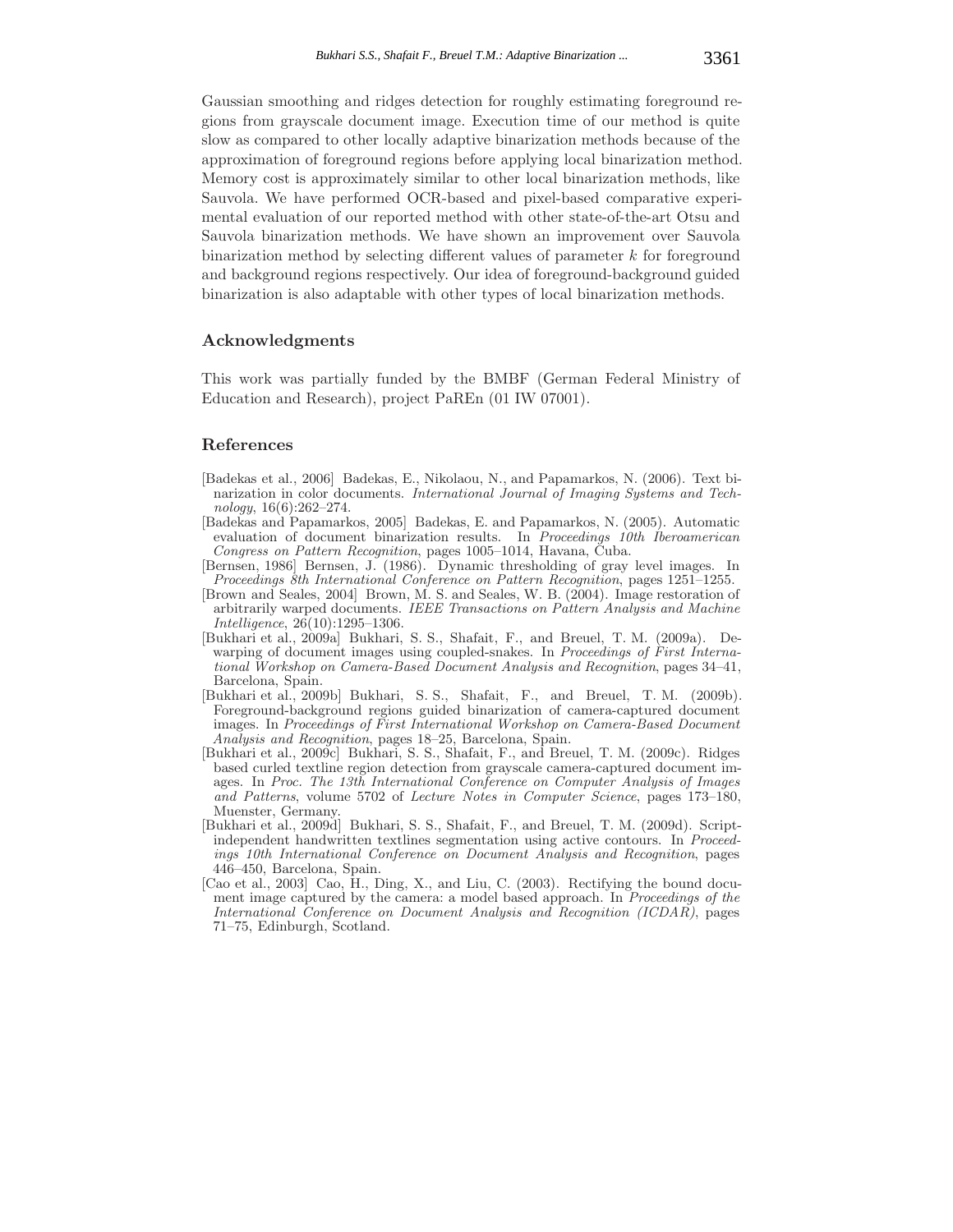- [Cattoni et al., 1998] Cattoni, R., Coianiz, T., Messelodi, S., and Modena, C. M. (1998). Geometric layout analysis techniques for document image understanding: a review. Technical report, IRST, Trento, Italy.
- [Chaudhuri et al., 1989] Chaudhuri, S., Chatterjee, S., Katz, N., Nelson, M., and Goldbaum, M. (1989). Detection of blood vessels in retinal images using two-dimensional matched filters. *IEEE Transaction on Medical Imaging*, 8(3):263–269.
- [Fu et al., 2007] Fu, B., Wu, M., Li, R., Li, W., and Xu, Z. (2007). A model-based book dewarping method using text line detection. In *Proceedings 2nd International Workshop on Camera Based Document Analysis and Recognition*, pages 63–70, Curitiba, Barazil.
- [Gatos et al., 2009] Gatos, B., Ntirogiannis, K., and Pratikakis, I. (2009). Coupled snakelet model for curled textline segmentation of camera-captured document images. In *Proceedings 10th International Conference on Document Analysis and Recognition*, Barcelona, Spain.
- [Gatos et al., 2007] Gatos, B., Pratikakis, I., and Ntirogiannis, K. (2007). Segmentation based recovery of arbitrarily warped document images. In *Proceedings 9th International Conference on Document Analysis and Recognition*, pages 989–993, Curitiba, Brazi.
- [Gatos et al., 2006] Gatos, B., Pratikakis, I., and Perantonis, S. J. (2006). Adaptive degraded document image binarization. *Pattern Recognition*, 39(3):317–327.
- [Gorman, 1988] Gorman, L. O. (1988). Matched filter design for fingerprint image enhancement. In *Proceedings International Conference on Acoustics, Speech, and Signal Processing*, pages 916–919, New York, NY, USA.
- [Horn, 1970] Horn, B. K. P. (1970). Shape from shading: A method for obtaining the shape of a smooth opaque object from one view. *PhD Thesis, MIT*.
- [Kim, 2004] Kim, I.-J. (2004). Multi-window binarization of camera image for document recognition. In *Proceedings 9th International Workshop on Frontiers in Handwriting Recognition*, pages 323–327, Washington, DC, USA.
- [Lampert and Wirjadi, 2006] Lampert, C. and Wirjadi, O. (2006). An optimal nonorthogonal separation of the anisotropic gaussian convolution filter. *IEEE Transactions on Image Processing*, 15(11):3501–3513.
- [Liang et al., 2005] Liang, J., Doermann, D., and Li, H. (2005). Camera-based analysis of text and documents: a survey. *International Journal of Document Analysis and Recognition*, 7(2-3):84–104.
- [Lu and Tan, 2007] Lu, S. and Tan, C. L. (2007). Thresholding of badly illuminated document images through photometric correction. In *Proceedings 2007 ACM symposium on Document engineering*, pages 3–8, Winnipeg, Manitoba, Canada.
- [Lu et al., 2005] Lu, S. J., Chen, B. M., and Ko, C. C. (2005). Perspective rectification of document images using fuzzy set and morphological operations. *Image and Vision Computing*, 23:541–553.
- [Lu and Tan, 2006] Lu, S. J. and Tan, C. L. (2006). The restoration of camera documents through image segmentation. In *Proceedings 7th IAPR workshop on Document Analysis Systems*, pages 484–495, Nelson, New Zealand.
- [Mori et al., 1992] Mori, S., Suen, C., and Yamamoto, K. (1992). Historical review of OCR research and development. *Proceedings of the IEEE*, 80(7):1029–1058.
- [Niblack, 1986] Niblack, W. (1986). *An Introduction to Image Processing*. Prentice-Hall, Englewood Cliffs, NJ.
- [O'Gorman, 1994] O'Gorman, L. (1994). Binarization and multithresholding of document images using connectivity. *Graphical Model and Image Processing*, 56(6):494– 506.
- [Otsu, 1979] Otsu, N. (1979). A threshold selection method from gray-level histograms. *IEEE Transactions Systems, Man and Cybernetics*, 9(1):62–66.
- [Rangoni et al., 2009] Rangoni, Y., Shafait, F., and Breuel, T. M. (2009). OCR based thresholding. In *Proceedings IAPR Conference on Machin Vision Applications*, Yokohama, Japan.
- [Riley, 1987] Riley, M. D. (1987). Time-frequency representation for speech signals. *PhD Thesis, MIT*.